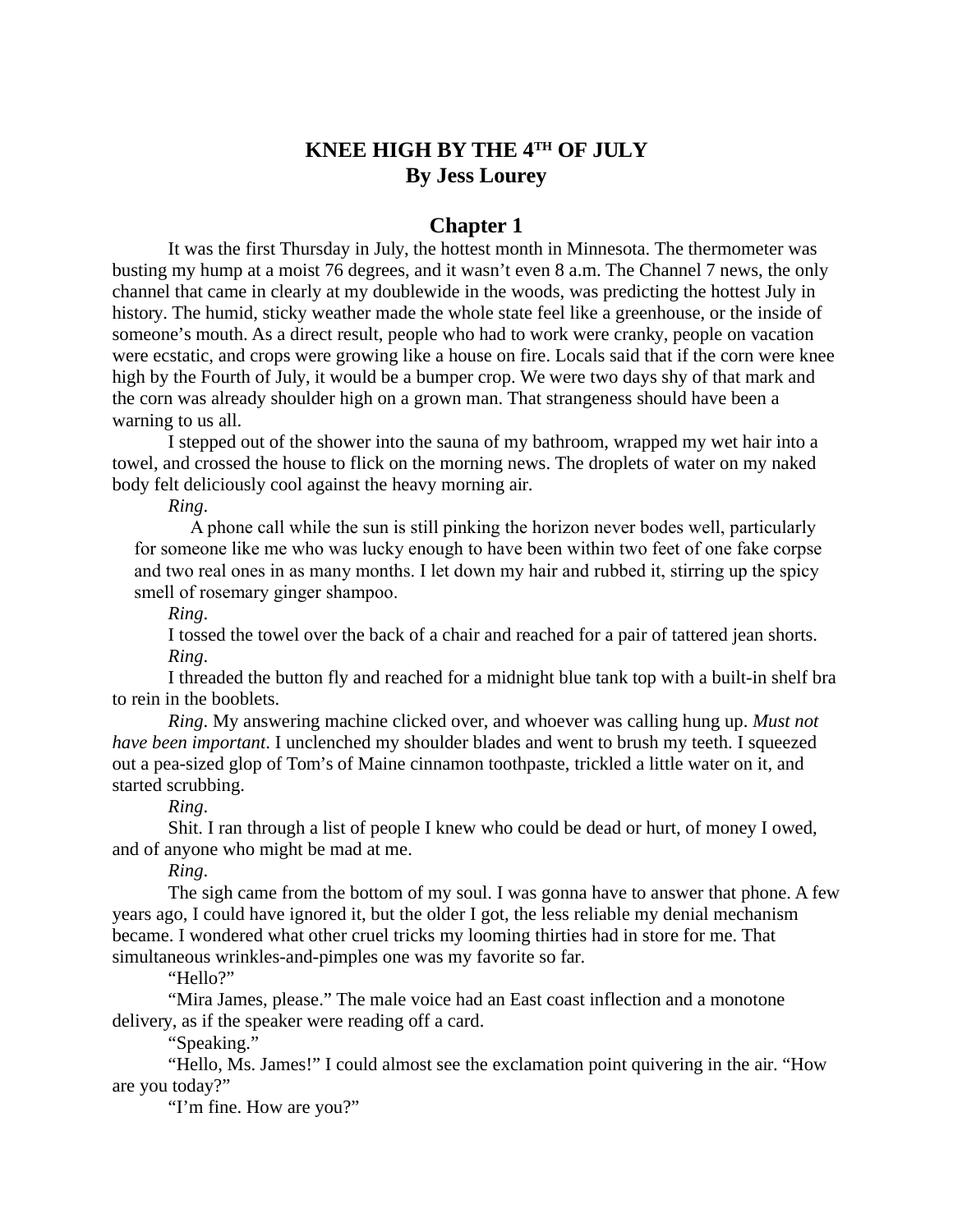"I'm good, thank you! Tell me, Ms. James, has love found you?"

I pulled the cordless phone back from my ear, looked at it, found no hidden cameras, and pushed it back to my head. "What's this about?"

"It's about helping you find love. Are you single or married?"

"Who is this? Are you asking me out?"

I heard a rustling of pages, a quiet second of reading, followed by tinny laughter. "Why no, Ms. James. I'm calling to find out if you'd be interested in joining Love-2-Love, the new online dating service from Robco. We have thousands already entered in the system, and one may be your soul mate!"

Cripes. I needed a soul mate like a monkey needed a bikini wax. "Yeah, no thanks."

"Registering is free and easy, Ms. James! Save yourself from a lifetime of loneliness. Let me read you a testimonial from some of our newest customers."

"Do you know it's 7:30 a.m. in Minnesota?"

"This is from Becky Rafferty, West Virginia: 'Before Love-2-Love, dating was a tedious process that involved many hours of picking through unsavory men in the hopes of finding a good egg. Now, Love-2-Love chops that time in half!'"

"Nothing personal. I know this is just your job, but I'm really not interested."

"Check out what *Doctor* Alan Rotis of Pennsylvania had to say. 'Like you, I was suspicious of online dating. That was before I met my beautiful wife, Lora. Thanks, Love-2- Love!"

I wondered what hellacious karma debt had placed my name on this phone list. Had I smashed a bunny on my way home from work? Cut off a nun in traffic? Accidentally killed someone? Ooh. Maybe this was payback for not pursuing a relationship with the post-operative transsexual professor I had been set up with in June. Man, somebody somewhere was keeping a close eye on the score. "I have to go to work."

Another riffling of papers. "I understand, Ms. James. You're happy without love in your life, with no one to take romantic walks with at night or to smile into your eyes as you wake up. Could I give you our web address in case you change your mind and decide you don't want to die alone?"

"Sure."

"Do you have pen and paper?"

I had my car keys in one hand and the doorknob in the other. "Yup."

"OK, it's www.love2love.com. The '2' is a written as a numeral."

"Got it. Bye."

"Thanks. And rememb-"

I clicked the "end" button, tossed the phone on the couch, let out my calico kitty Tiger Pop and Luna, my German Shepherd-mix foster dog, and was out the door. Nobody likes to be told they're in for a lifetime of loneliness, but for me, the issue was especially painful. I had formally filed love in the junk drawer of my mind two months ago, right about the time my erstwhile boyfriend, Jeff Wilson, turned up murdered in the Pl-Sca aisle of the Battle Lake Library, a bullet hole drilled through his forehead. There's nothing quite like finding your man dead at work to turn a gal off dating for a spell.

The downside to this out-of-sight, out-of-mind philosophy of mental health and romance was that when I finally found someone worth opening the junk drawer for, it was going to be messy. In the meanwhile, I really *was* happy with myself, and it didn't hurt that I had a good, detachable showerhead and reliable water pressure. I also had been attending a Community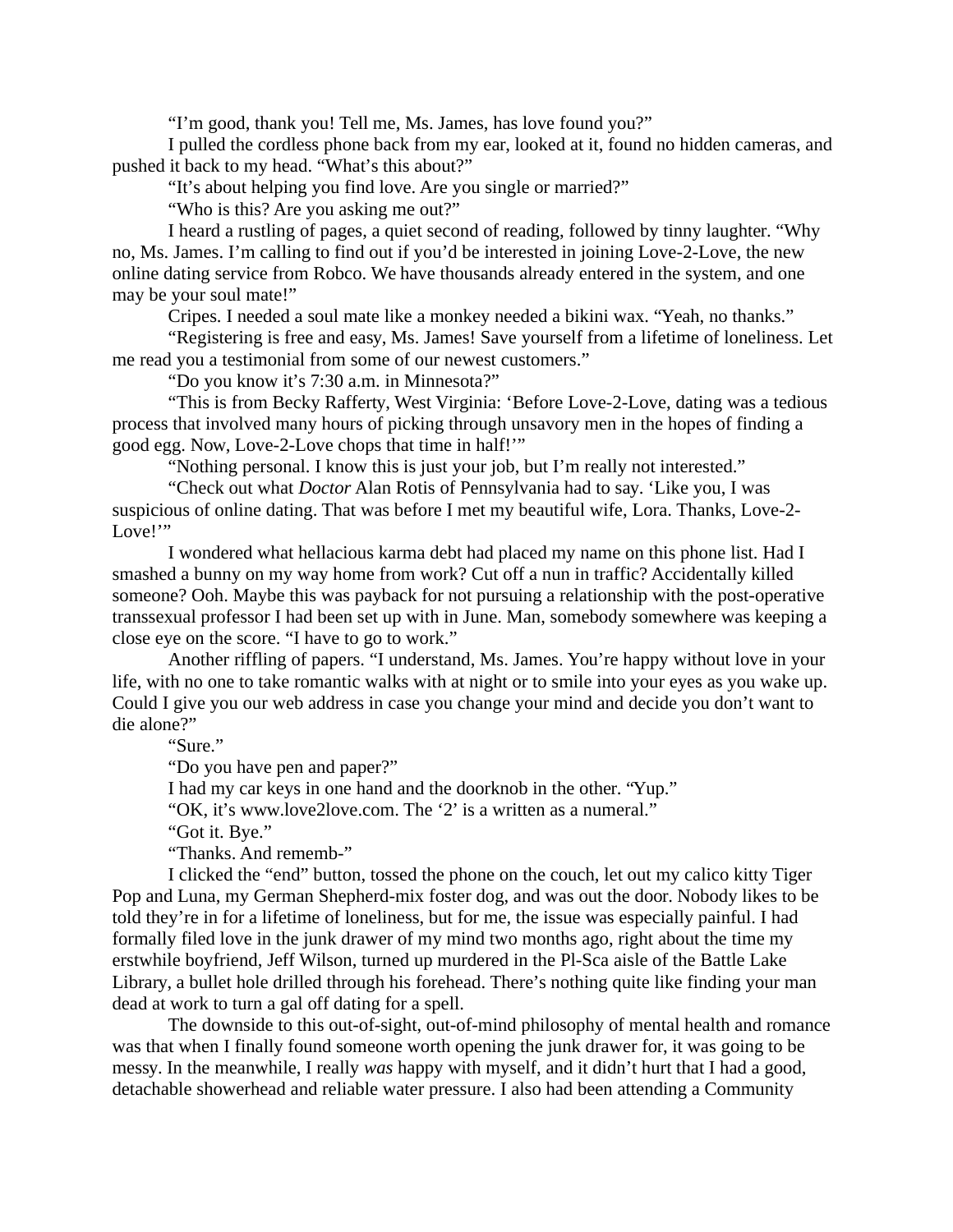Education class early Saturday mornings taught by Johnny Leeson, local horticultural hottie. The next class was called the Second Sowings of Lettuce and Beets, but what was more pressing was Johnny's curling golden hair, strong hands, and the smell of sun-heated black dirt and spicy greens that followed him. Something about his organic quality turned me into an idiot in his presence, so I admired from a distance, keeping my junk drawer tightly closed.

When thoughts of Johnny weren't enough to keep me company, I took emotional isolation to a whole new level with Chief Wenonga. Aah, the Chief. Twenty-three well-sculpted feet of dark alpha male forever guarding the shores of Battle Lake. He was the perfect man if one overlooked the blatant racist stereotyping and the fact that he was a giant fiberglass statue. If he had been in the Love-2-Love system, I might have joined. The Chief visited many a dream of mine, all strong and silent, sporting a full headdress, six-pack abs on a half-naked body, tomahawk in one hand, and the other hand raised in a perennial "How."

The Chief, or at least his statue, had been in Battle Lake for exactly twenty-five years this July. The Battle Lake Chamber of Commerce had originally commissioned the figure as a tribute to the flesh and blood Chief Wenonga, an Ojibwe leader who gave the town its name in 1795 in honor of a fierce battle with the Dakota. The Chief was my favorite part of summering in Battle Lake. Or at least that's what I would call what I was doing if I were rich. Since I wasn't, I called it house sitting for my friend Sunny and holding down one job running the Battle Lake Public Library and another as a reporter. The newspaper I worked for, the *Battle Lake Recall*, came out every Wednesday and sold for fifty cents.

Matter of fact, I had just gotten promoted and now wrote my own column, "Mira's Musings," which was a nice addition to the weekly recipe feature, "Battle Lake Bites," that I also penned. My new column ran on the back page of the *Recall*. There was even a tiny black-andwhite photo of me that ran with it. It was so fuzzy that my long brown hair looked dark gray, my freckled skin looked light gray, and my gray eyes looked black. It didn't really matter because as far as I was concerned, no headshot was going to show my best qualities—my brain and my ass.

I was granted "Mira's Musings" because news seemed to find me in Battle Lake, first in the shape of Jeff whose lifeless body I discovered in the library in May, and then again in June when I uncovered the mystery of the disappearing jewels on the shore of Whiskey Lake. Ron Sims, the editor for the *Recall*, hadn't asked for any specific content when he assigned me the weekly column ten days ago, but I assumed he wanted me to write about murder and money when I could find them and gossip and garage sales when I couldn't.

It was because of this position as star reporter that I was on my way to the Chief Wenonga Days final planning meeting. Every July, to celebrate the man who had named the town and the coming of his statue a couple hundred years later, Battle Lake hosted a three-day festival. It was always scheduled the weekend closest to the Fourth of July so the town could double-dip on the tourists. Wenonga Days perennially included Crazy Days and a street dance on Friday, a kiddie carnival with turtle races, a parade, and fireworks on Saturday, and a bike race, pet and owner look-alike contest, 5K run, and all-town garage sale on Sunday. The planned revelry this year would be extraordinary, though, because the Chief statue was twenty-five. The festival happenings weren't in the hands of the citizens of Battle Lake, however.

The Wenonga Days final planning meeting was only a formality designed to make the entire town feel involved without letting them actually have any say. Kennie Rogers, the town mayor and resident busybody, was the mastermind behind the festivities, and she wanted to keep it that way. I knew for a fact that she had organized the entire weekend, including booking a country group for the street dance and getting local high school bands and organizations like the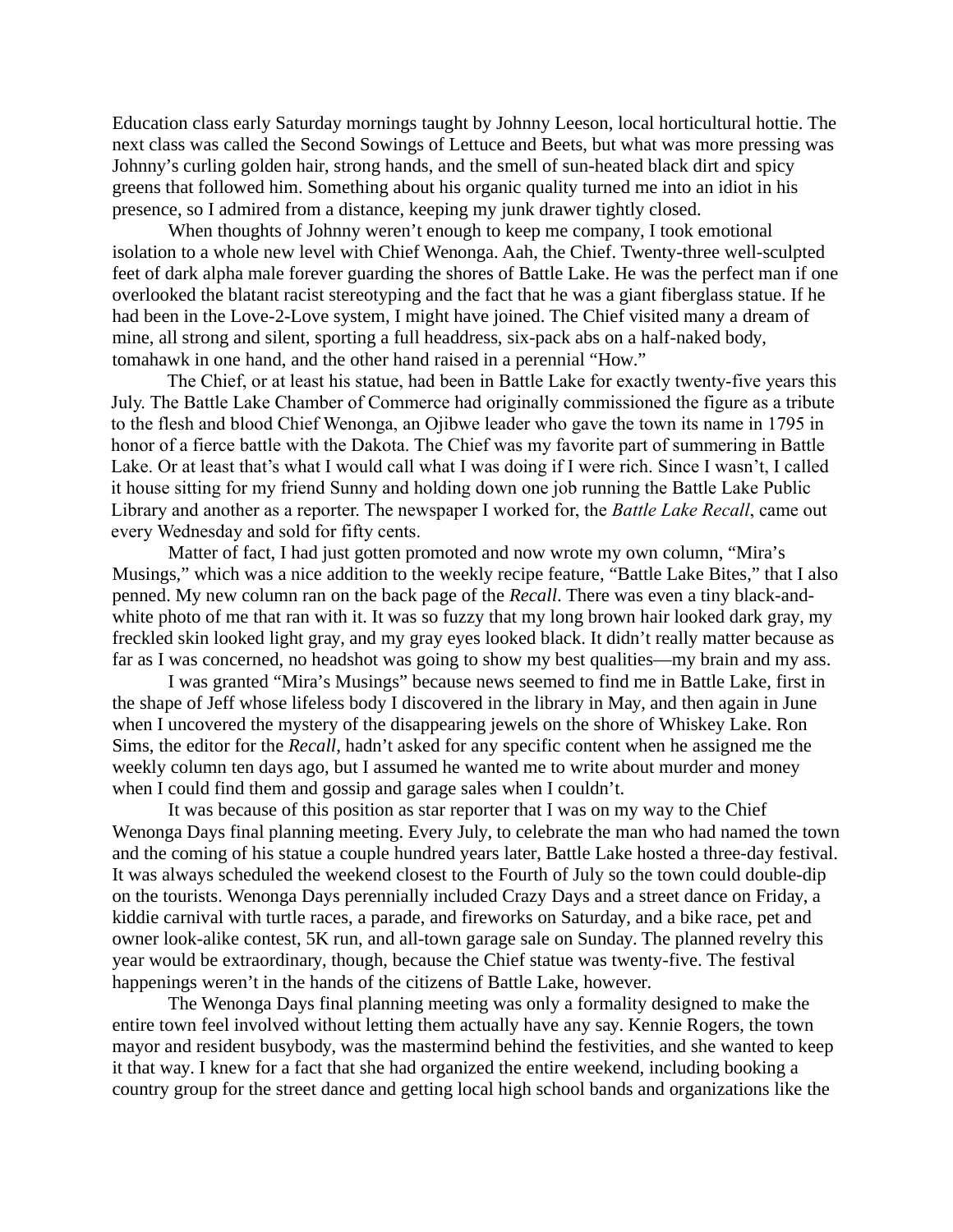Girl Scouts signed up for the parade, last summer. Normally, she opened the final planning meeting to the public two weeks before Wenonga Days so that there was a semblance of town involvement without enough time to actually change anything. This year, however, Kennie had been out of town until late yesterday to receive some hush-hush training, and she refused to allow the Wenonga Days pretend planning to begin until she returned. I suppose I could have skipped the meeting, particularly because the paper wouldn't come out until Wednesday, three days after Wenonga Days was over, but I had promised Ron I would cover it.

I sniffed at my armpits as I drove my rusty, light brown 1985 Toyota Corolla to the meeting in town and wondered if the unrefined rock deodorant I had picked up at Meadow Farm Foods outside of Fergus was going to hold back the floodgates. The lush hardwoods lining county road 83 looked tropical, but there were no birds singing. It was too crazy hot. I propped my left foot on the top of my driver's side door and splayed my blue-painted toenails, redirecting the tepid morning breeze that was pawing at my wet, half-combed hair. The other foot was holding the gas pedal at a constant 62 miles per hour as I navigated the snake curves of Whiskey Road with only my right hand on the wheel. This was the coolest I was going to get all day.

I pulled up to the stop sign at the intersection of County Roads 83 and 78. On my right was Larry's grocery store, across the street was Stub's Supper Club, and to the left was the old granary. I turned north on 78, also called Lake Street, and drove the two blocks to the Battle Lake Public Library. The yellow brick building was barely ten years old and an incongruity in a tiny town. William T. Everts, a man who made his fortune in the lumber industry and a beloved mainstay in Battle Lake until his death a decade ago, had bequeathed his entire estate to create it.

 The library was located on one corner of Lake and Muskie. First National Bank, Area Lakes Dental, and a temporarily abandoned building that once housed Kathy's Klassy Klothes occupied the other three corners. I had noticed some activity in Kathy's Klassy windows lately, and word on the street was that soon a quilting shop—or maybe a kwilting shop—would occupy the building. Alongside each of these cornerstones were knick-knack and antique stores, a bakery, two hardware stores, a drugstore, a post office, a Lutheran church, and various service offices—chiropractor, accountant, realtor. It was a full-service small town with something for everyone.

I parked my car in the "Librarian's Spot" behind the library and hoofed it the half block to the Chamber of Commerce office for the final planning meeting. The sun beat down on my dark hair like a blow torch, and I wondered if blondes stayed cooler in the summer. By the time I got to the Chamber, sweat droplets were tickling my lower back and gathering in the spot where my cleavage would be if there was any fairness in this world. As it was, the sweat trickled to my belly button, unimpeded by my A-cups.

The gathering was scheduled to last from eight to ten, but I would need to ditch a little early to open the library on time. The Chamber of Commerce shared a squat, one-story brick building with the post office. The main room was designed to hold up to forty people for town meetings, and today, it was full to bursting. I shook my head, amazed that that so many townspeople had a stake in the events of Wenonga Days, 25<sup>th</sup> anniversary or not. Didn't everyone know the planning wasn't for real? A loud yet calm female voice broke through the din.

"I understand that. I'm just saying that to dedicate a town and a weekend to celebrating the objectification and stereotyping of a whole race of people is a blatant exercise of hegemonic privilege, no matter how much business it brings to Battle Lake."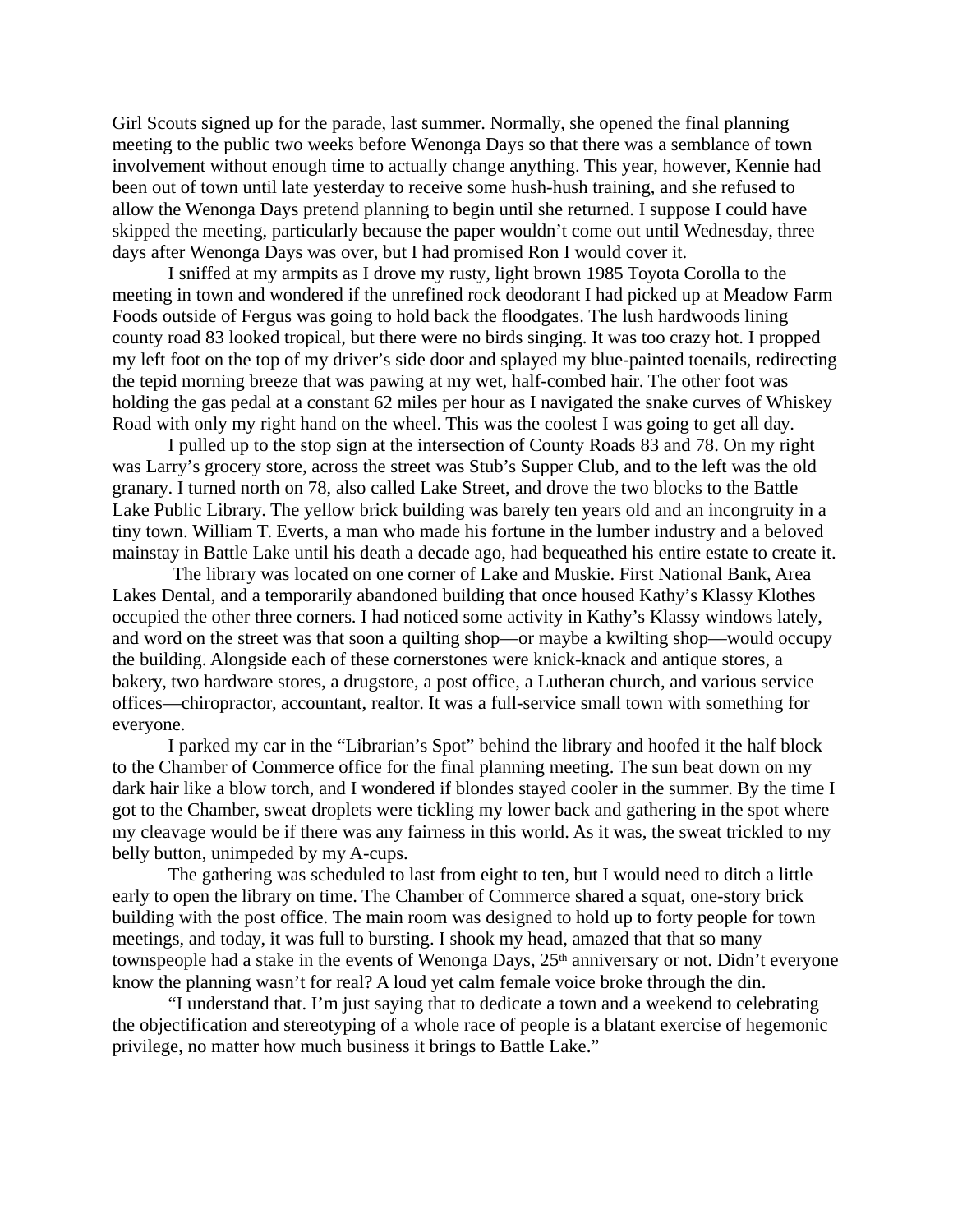The people in the crowded room murmured their affront, both at the content and length of her words. I couldn't see the speaker, and I didn't recognize her voice. It had a strange lilt, like she was singing the middle of the sentences. I elbowed closer to get her in view.

"We'all are *honoring* the Chief." Kennie Rogers was not hard to find. She was at the front of the room, one hand on the podium and the other on her hip. Her clothing was muted, for her: platform flip flops, black and white calfskin capris, a white pleather fringed belt that distracted from her overspill of skin in the thigh/genital area, a suede vest over a yellow tank top not up to the challenge, a peacock-feather choker, what appeared to be teepee earrings, and I swear she wore a beaded headband. She had curled her brittle, white-blonde hair around it, sort of like a living stage starring her hairline. Her makeup reinforced the tacky Indian theme started by her clothes—nude lipstick, maroon blush troweled just under her pale cheek apples to imply stark cheekbones, the same color on each side of her nose to make it look fierce, and shades of brown eye shadow caked above her fake eyelashes.

Welcome to Battle Lake. I jostled my elbows some more, still unable to spot the woman who believed it was worth her time to argue about the objectification of American Indians with a 38-year-old Norwegian dressed like Porn Pocahontas.

"I recognize that you feel you are honoring the Ojibwe with your festival," the voice broke in.

I finally caught sight of the speaker, standing two rows from the back. She was wearing a taupe pantsuit, strawberry blonde hair pulled back in a loose ponytail, revealing a strongfeatured, make-up free face. She looked about my age, late twenties or early thirties, and gave an overall impression of capability. I could tell by the lines around her generous mouth that her normal facial expression was a smile. This morning, however, she was all grim business. She pushed back her jacket sleeves to continue, and I was surprised by the Celtic tattoos on each of her wrists belying her otherwise conservative appearance.

"However, to promulgate the stereotype of Indians as savages, to celebrate capitalism with your 'Crazy Days' on what used to be consecrated ground, and to disregard the historical significance of the Battle Lake conflict with a kiddie carnival and parade is disrespectful to Native Americans, and to those who respect individual human value." Her words were clipped, and I got the impression she was dumbing down her speech for this audience.

Her points ignited a louder buzz throughout the room, but Kennie drowned it out. "What did you'all say your name was?"

"Dr. Dolores Castle. I am a Professor of Native American Studies at the University of Wisconsin, and I represent the People for the Eradication of American-Indian Stereotypes."

PEAS. I had always wondered if groups came up with the acronym and then a name to fit it, or vice versa. In this case, I assumed they thought up the name first because the green vegetable was not really associated with crusading strength. Asparagus, I could see. Peas, no.

I turned my attention from Dr. Castle to the people watching her. Most wore a mask of Bewildered Anger, the official talisman of rural Minnesotans confronted by liberal progressives. There was no way she understood the depths of institutionalized stereotyping she was up against. Battle Lake even had a tradition of substituting Indian "warriors" (basically Shriners in face paint, fake leather pants, and moccasins) for clowns at the Wenonga Days parade. I knew the town wasn't trying to maliciously malign anyone, but I also knew how the celebration would appear to the rest of the world. It was only five years ago that Battle Lake finally replaced the high school mascot, a stereotypical Indian warrior chief they called The Battler, with a bulldog, and that change had been hotly contested.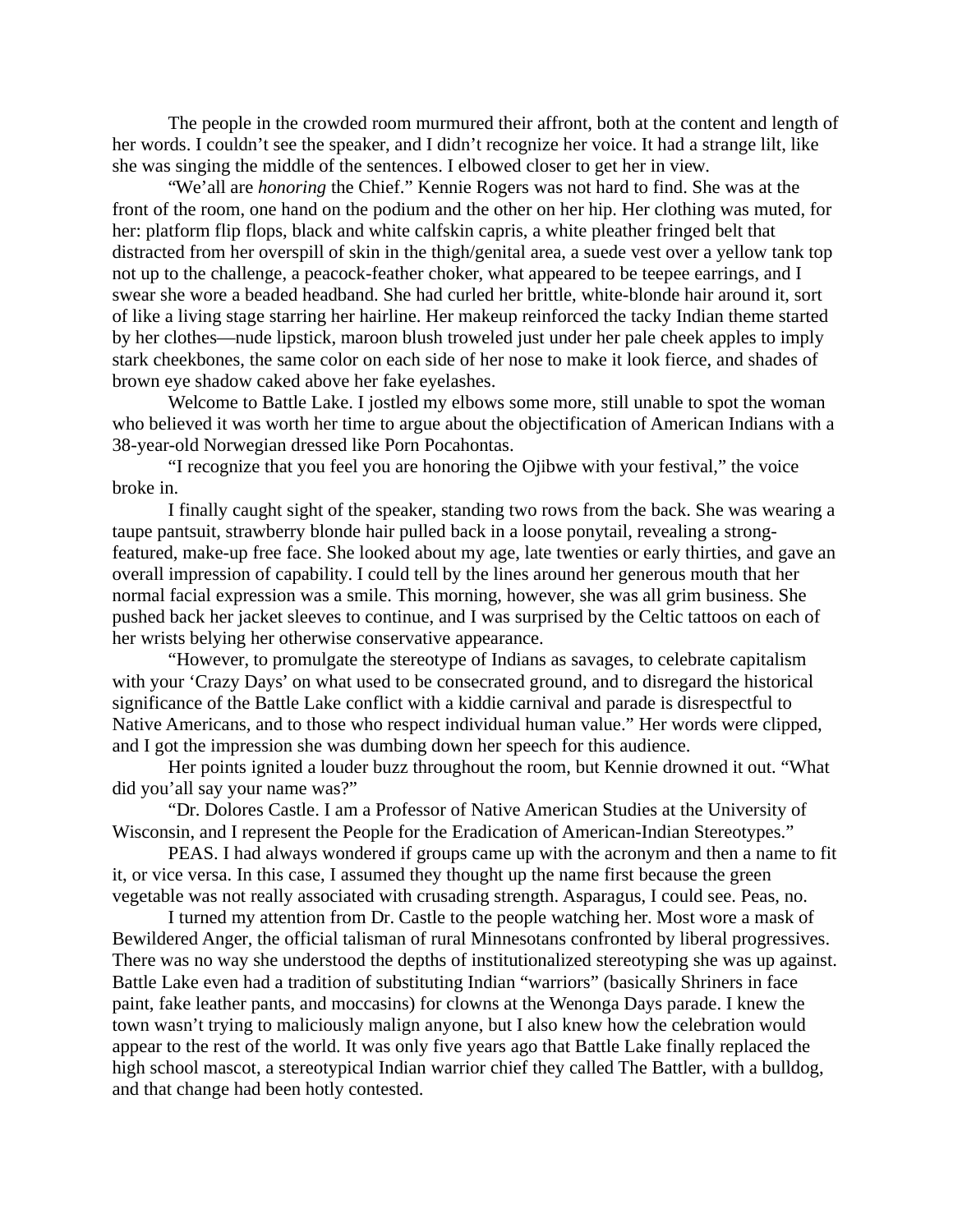Dr. Castle continued. "We don't want you to stop your festival. We are just asking that you rename it and remove all Indian caricatures from your region, including Chief Wenonga."

The whispering crowd suddenly went whip-silent.

"Remove…" my voice cracked as I went from observer to participant in light speed. Suddenly, she was hitting a little too close to home with this talk about taking my big man away, and it slapped me right off my judgmental pedestal. I raised my voice to get her attention. "You mean remove Chief Wenonga *actors* from the *parade*, right?"

"I mean remove the statue of Chief Wenonga from the town."

My stomach plummeted and the room got a little hazy as a net of panic encircled me. Then, for a nanosecond, I saw the beauty in this idea. He could come live with me. We wouldn't have any misunderstandings about whose job it was to take out the garbage or arguments about my emotional inaccessibility. Oh no. Just clear expectations. He'd be there when I needed him, always. And then my brain fluttered back to reality. The Chief wasn't mine. If he left Battle Lake, I'd never see him again, and neither would anyone else. Suddenly, the audience of nearly fifty people erupted with wild talk and outraged looks. Dolores Castle held her ground, hands crossed serenely at her waist.

"Silence!" Battle Lake Head of Police Gary Wohnt pounded the podium with a gavel he got from I don't know where. The crowd didn't stop talking, but they hushed their voices. Gary had that effect on people. He was big like a bull, with dark eyes and hair, and his itchy silences could elicit confessions from the dead. I didn't like him, which made sense: he was pompous, he applied Carmex like his life depended on it, and he always caught me at my worst, usually around dead or seemingly dead bodies. What I didn't understand was why he didn't like me.

"Are there any other general objections for the Wenonga Days Festival before we continue with the planning?"

I think Wohnt meant this as a segue and not a serious inquiry, but to his chagrin, Les Pastner stood up. Les was a card-carrying local militia guy, and he had run against Kennie in the last mayoral election on the platform of "Les is More." He had lost.

Les owned the Meat and RV Store right off of 210 where he sold used Winnebagos and wild game that he smoked in-house. When business was slow in the winter, he worked odd carpentry jobs around town, bitched about the government, and spread rumors that the police left him alone because they knew he was sneaky and fast. Except for running for mayor last summer, he mostly blended in. Apparently, though, Les' activism was cyclical, and we were witnessing his annual blossoming. He stood in the center of the Chamber, atremble in his fatigues, all five foot two inches of him tensed. His close-set features, which had always made me feel like I was talking to the three finger holes of a bowling ball, seemed darker than usual.

"I been quiet for too long, and I ain't gonna be quiet no more!"

I could see Les's eyes get disorganized, and I wondered if he had missed a dose of some medication. He puffed himself up, which only served to make his face redder and his features deeper-set.

"We don't honor the white man! When do we have White Man Days? Nuthin' against the Indians, but it's about time the white man gets some. That's all I'm saying. You don't see no statue of any big white man in Battle Lake. We need to get rid of Wenonga, get us a big white man, and have White Man Days in July!" And just like that, Les deflated and fell back into his seat.

The room underwent a collective headshake. Who would have thought anyone had the time to object to a once-a-year festival in a tiny town, and here we had two serious protestors,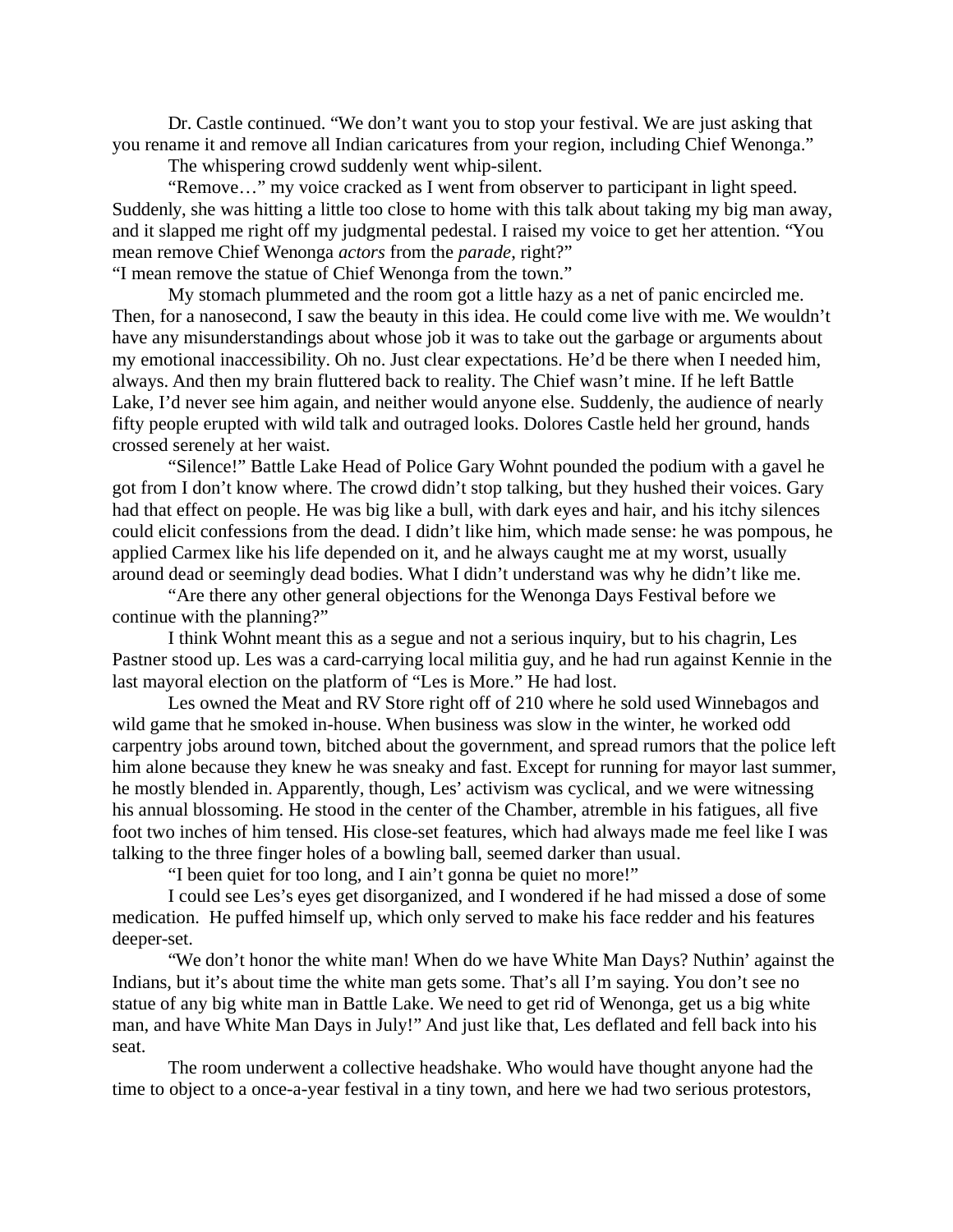one who was even articulate? This was the last thing I had expected from the meeting. The ironic part was that Dr. Castle and Les kind of wanted to get the same thing out of this meeting—no more Wenonga. I considered, as a concession, informing Les that every day was White Man Days in Otter Tail County, but I didn't want to lose my hair in the angry mob scene *that* would create.

I scanned the front of the room. Gary Wohnt appeared to be on an inner mental voyage, and Kennie's mouth was opening and closing like a wide-mouth bass on land. Somebody needed to pull this meeting back on track, and soon, because I needed to open the library and didn't want to miss the good stuff. I was about to step up when a reedy voice cut through the crowd.

"Bullshit. You two are singing in the key of crap." Mrs. Berns, my favorite octogenarian, was pointing a bony finger each at the doctor and Les. "As long as we have Chief Wenonga, we're having Wenonga Days, and a 20-plus-foot statue ain't going nowhere. So stop with the malarkey and get on with the planning. If I don't get back to the home by 9:30, I don't get my snack."

Mrs. Berns had been a peripheral player in the last two adventures I had been swept up in. She had even turned out to be a pretty good informant considering she lived in the Senior Sunset, the local nursing home and not exactly what you'd think would be a hotbed for clues. Turns out the old-homers were a force to be reckoned with and had the best dirt in town. Sometime last month, Mrs. Berns had also created and then applied for an assistant librarian position at the library, and she was making me proud I had hired her. Despite a randy streak that often found her dancing suggestively and wearing see-through blouses and no bra, she was a good worker and a practical woman, which was my favorite kind.

Mrs. Berns' interjection yanked Kennie out of her reverie and back into her Southern denial mode. "I do declare, it's time to plan a party!" PEAS, Les, and all things unhappy were dismissed. Reality got in line behind Kennie.

That was my cue to leave—the library was waiting. Surprisingly, I enjoyed the job. If you had asked me as a girl what I wanted to be when I grew up, I wouldn't have said "librarian." Actually, I probably would have said "cat," but I've always been a dreamer. Currently, I lacked the degree and the skills to ever be a real librarian, but under the circumstances, the town was happy to have me. And I was happy to be here, mostly. The library perfectly joined my love of organization and books.

I liked the job less on days like today, however. My shift was a whirlwind of clearing out paperwork, answering a mad influx of tourists' questions ("If I like Janet Evanovich, who else would I like?", "Can I check out the magazines?", "Do you give library cards to out-oftowners?", "Where would I find that purple children's book about the bear?") and shelving books, leaving me no time to draft "Mira's Musings" or write my recipe column or even to find out what came of the uproar at the pretend planning meeting. In fact, I was forced to stay late to catch up on my daily paperwork and didn't leave the library until 8:00 pm.

When I stepped outside the air-conditioned door, the hot, muggy air hit me like a blast from a kiln. My hair wilted to my head like a skullcap, and the last bit of energy was broiled out of me. The tar parking lot felt soft and sticky and reeked of cooked gravel and blistering motor oil as I walked to my car. I was smart enough to pull my tank top over my hand before grabbing the metal door handle. Once in, I rolled down all four windows, moved the emergency blanket to cover the volcanic naughahyde that was the front seat, cranked the radio, and headed for home.

When I pulled up to the mailbox at the end of my mile-long driveway seven minutes later, I realized I was too tired to eat, forget about calling around to find out what had come of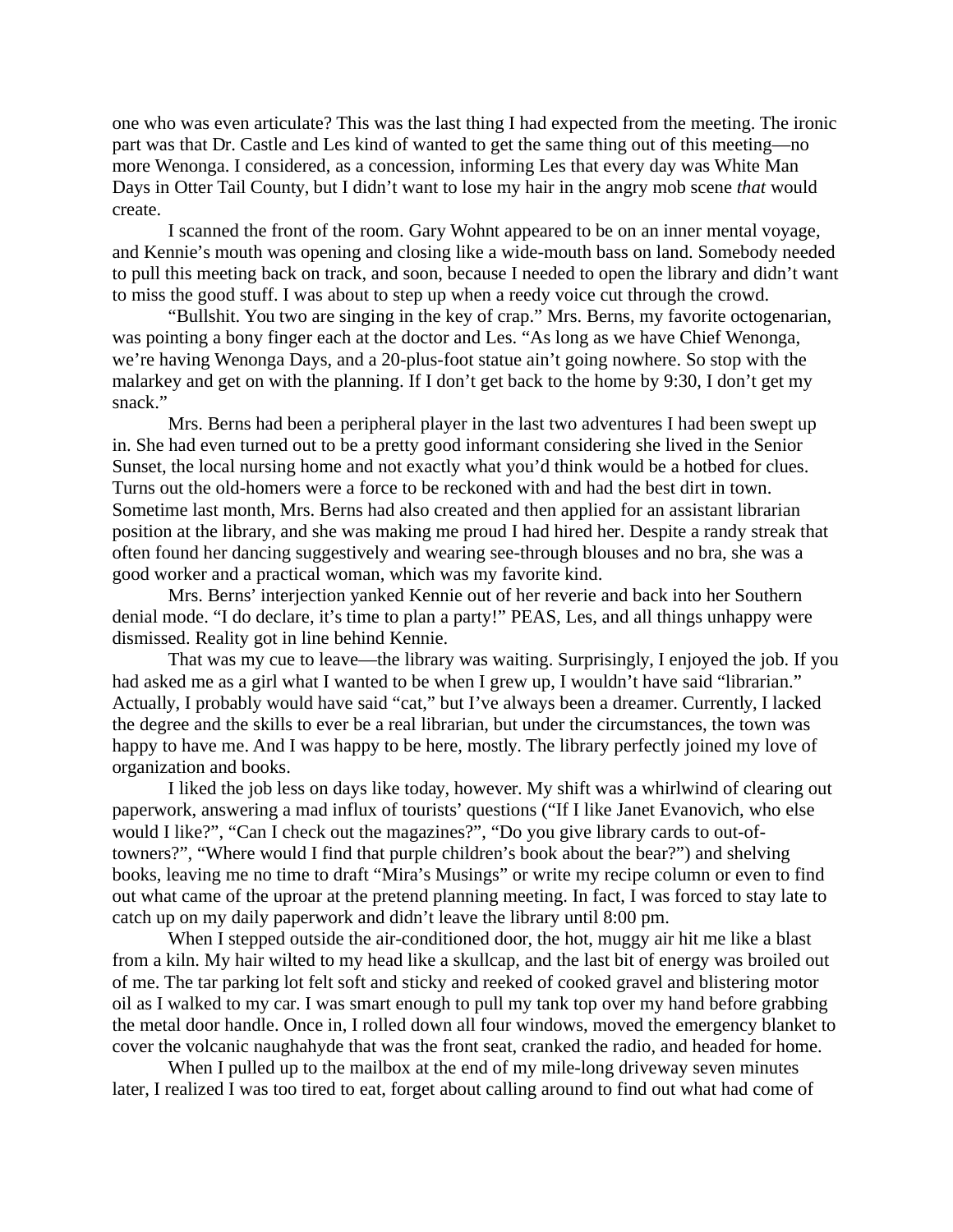the planning meeting today. I parked the car in the shade of the lilac bushes, near where both Luna and Tiger Pop were resting. Luna thumped her tail and Tiger Pop opened one eye when I pet them, but that was about all the welcome home I got.

In hand I had a bill from Lake Region Electric, a flyer for a new store called Elk Meat, Etc. opening in Clitherall, the tiny dot of a town six miles east of Battle Lake, and a birthdaycard sized white envelope. My birthday had been in May, and there was only one person I knew who sent cards two months late. My mom. There was no return address, but the post office stamp said "Paynesville." Yep, it was from my mom. I thought about opening it, but decided I wasn't up for it tonight. I loved my mom, but our relationship was not comfortable. We'd had a minor breakthrough since I'd moved to Battle Lake, but I was moving gingerly within the relationship. I think I was still mad at her for not divorcing my dad when she had the chance.

Instead, she stayed married to him despite his drunkenness throughout my entire elementary and middle school years, and through my first two high school years, until he was involved in a fatal car accident at the end of my sophomore year. After that, I was known as Manslaughter Mark's daughter and fled to the Cities as soon as I had high school diploma in hand. That worked out for a while, until I started doing my best imitation of my dad, getting drunk every night and letting my life slide. Moving to Battle Lake had been designed to shake me out of following in his footsteps, and I was proud of how I had been doing since May.

 At least I was until I had received the letter from Dr. Lindstrom last month, asking me to return to the Cities to be his research assistant in the U of M's Linguistics department. When I read that letter, I sort of felt like a failure, spinning my wheels in a small town while life and a real career passed me by. So I didn't read that letter very often, though in the back of my brain I knew I'd need to make a decision about staying in Battle Lake or moving back to Minneapolis by the end of the month, as he had requested.

I dropped my unopened mail on the table inside the front door, changed Tiger Pop and Luna's water, dropped some ice cubes into their bowls, refilled their food, coaxed them into the stifling house, and apologized for neglecting them all day. They both plopped down on the cool linoleum near the refrigerator, and I considered joining them. The ant creeping across the floor nixed that idea. I tossed my jean shorts and tank top over the back of the couch and crawled naked onto my bed, a fan pointing at my head. The air it was moving around was so scorching that I would have been better off rigging up a flamethrower.

I slept on top of the sheets, except for my feet, which I always covered in bed. Seeing *Roots* as a child had affected me to the point where I couldn't leave my feet vulnerable for fear of having them chopped off as I slept. I knew the sheets wouldn't stop an ax, but they made me feel safer, and after two months in Battle Lake, I needed all the reassurance I could get.

I woke up seven hours later with a layer of sweat covering me like a salty wool blanket. An icy shower and a quick breakfast of whole grain Total with organic raisins, and I was on my early way to meet another oppressively hot day. I knew my Wednesday "Mira's Musings" column was going to be somehow related to the Wenonga Days planning meeting, so I needed to find out how it ended and get a draft of that out before I opened the library. Besides my regular filing, ordering, and organizing duties there, I wanted to take down the Fourth of July holiday decorations—the library would be closed on Saturday and Sunday—and replace them with generic summer ornamentation. Somewhere in there I also needed to find a recipe "representative of Battle Lake" (in Ron Sim's words) for that column. My to-do list for the day was getting as stifling as the hazy July air.